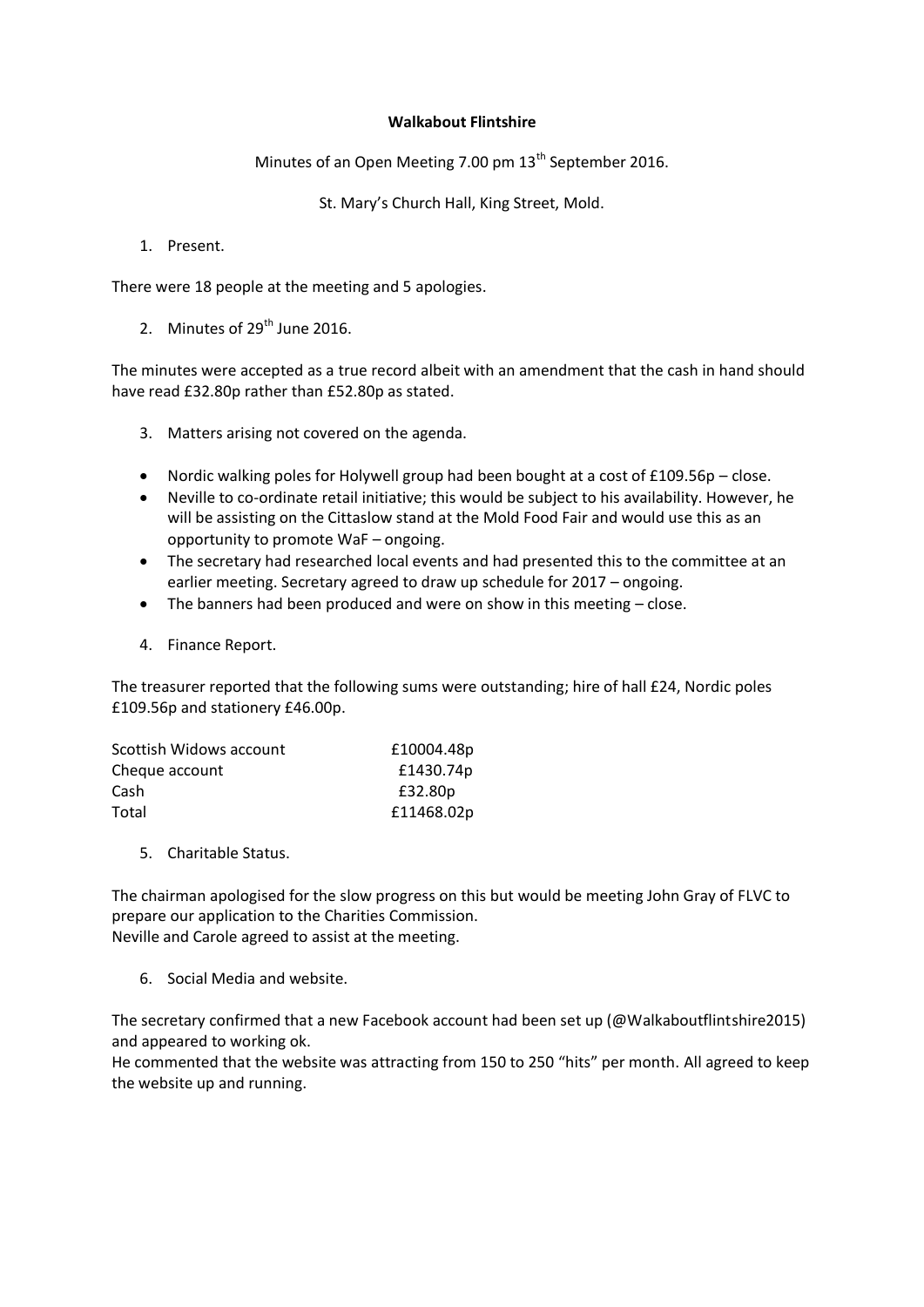- 7. Open Session.
- The secretary gave an update on his work regarding promoting WaF in GP surgeries and the local libraries.

He had had some good responses from several surgeries which he would be following up as this would be a good chance to talk to the medical practitioners as well.

- Regarding the library service, he said that he had completed an on-line enquiry form on the Flintshire website and was awaiting results
- Question: do walk leaders tell the walkers about this open meeting? The answer was yes but there had been a poor response to come along today. This lead on to a general discussion about encouraging new walkers and brining them on to leading. It was felt that the term "assistant leader" should be used when discussing this topic with walkers as the term "walk leader" tended to put people off.

Dave Mackie said that he would contact the Hawarden walking group to see how they managed this topic.

It was suggested that FLVC could be used as a gateway when people approach them to seek volunteer work; Secretary to follow up.

- A question was raised about hi-viz vests and when they would be available. There followed a discussion about branding, colours and sizing. It was agree that we would buy 100+ from Forresters in Mold and the secretary would arrange purchase and distribution.
- It was also agreed that we needed an Asset Register and that the Secretary would set up and maintain one.
- Tesco's in Mold had agreed to allow a stand for WaF in their entrance and suggested that the best day be a Wednesday. Michael Fildes would get a list of dates and hand these over to the Secretary to progress.

It was suggested that each group could approach their local supermarket and do a similar promotion; Secretary to write to walk leaders to suggest this.

It would be useful to measure how many new walkers were "generated" by such promotions.

- 8. AOB.
- The Chairman reported that the current treasurer had tended his resignation and that a vacancy would soon exist. He thanked Sandy for his contribution and hard work over the last few years.
- Gill Harrison said that there could be an opportunity to seek funding under the Celebrating Volunteers scheme and that she felt it would be a good idea to put on a celebratory event like a lunch. Gill agreed to take this idea forward.